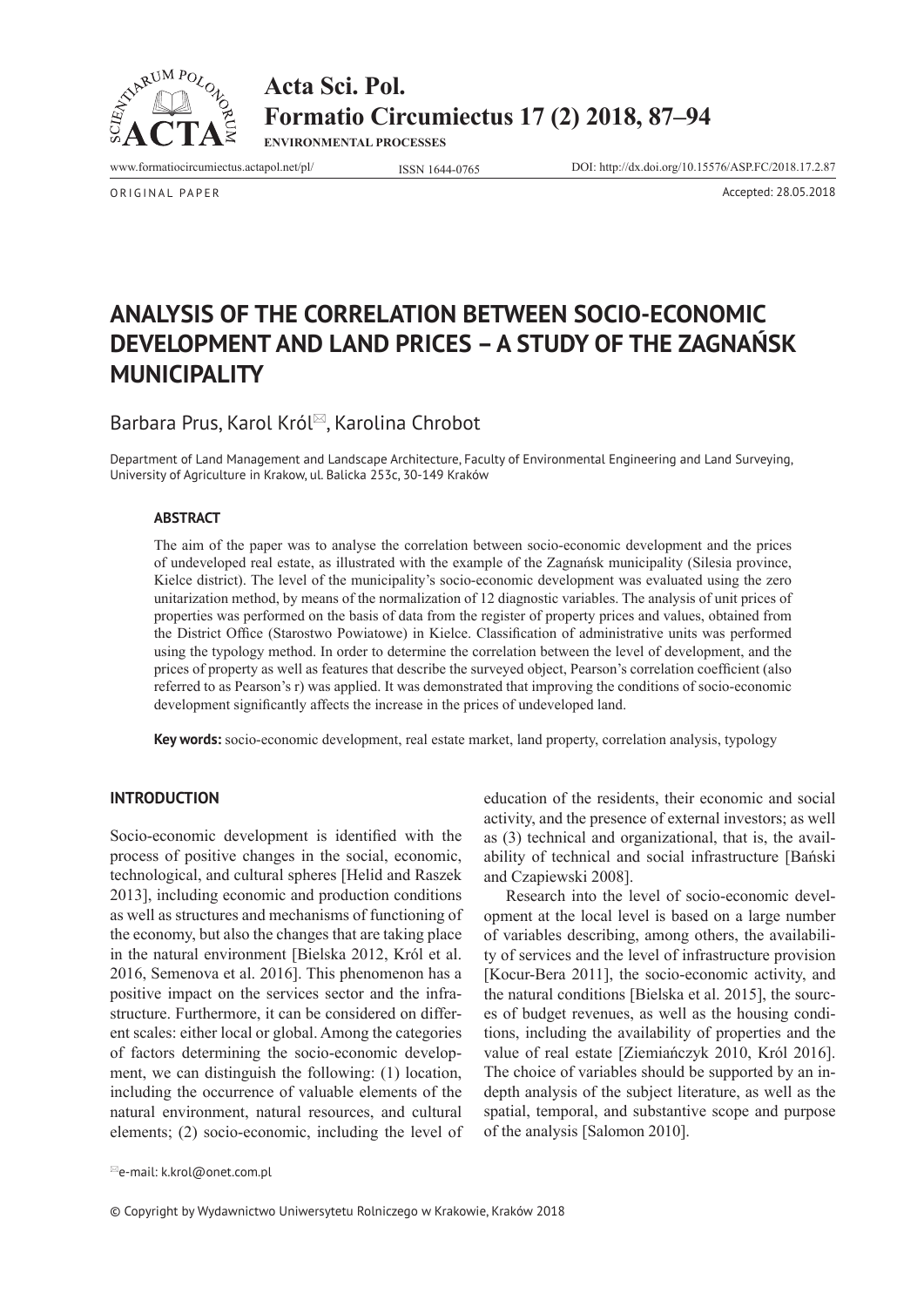When analysing the relationship between the conditions of socio-economic development and the prices of real estate, we need to consider that the local value of real estate depends on a number of factors related to the characteristics of the property, and its immediate environment [Ustawa… 1997, Kuryj et al. 2000]. Nevertheless, among the factors affecting the value of real estate, we also need to include the considerations that go beyond the characteristics of the real estate itself, such as (geo)political, economic, environmental, and legal conditions. Price factors can be divided into: (1) physical and environmental, describing the characteristics of the natural and anthropogenic environment (including the terrain, the distance from water reservoirs and forests, the size and shape of the plots of land, the available utilities, the presence of access roads, and the flood risk [Kocur-Bera and Dudzińska 2014]); (2) economic, expressing the forces affecting the demand and supply of real estate, and correlations between them (including the state of affluence of the society, the state of economic development, the level of unemployment, and the available forms of crediting); (3) legal, that is, the forms of property ownership and management, the tax system, the spatial development plans, and the environmental protection requirements; (4) demographic, including the structure and size of families, the demographic situation in the region or in the country; (5) political, specifying the investment risk resulting from the political situation of the country; (6) social, such as for instance fashion and habits [Kucharska-Stasiak 2006]. The development of the real estate market also depends on socio-economic factors such as – *inter alia* – the wealth of the society, the level of inflation and savings, as well as the general economic situation and the situation on the labour market [Gawroński et al. 2014].

Any analyses of socio-economic development are most often performed in the spatial context, using a classification procedure that allows a multidimensional, spatial analysis of the phenomena. Taxonomic methods facilitate the grouping of specific objects according to the adopted criteria, and based on selected attributes, into smaller, and more homogenous sets [Prus and Król 2017]. The aim of the present work was to analyse the correlation between the level of socio-economic development and the prices of undeveloped land, as illustrated with the example of the Zagnańsk municipality.

## **DESCRIPTION OF THE RESEARCH AREA CHARACTERISTICS**

Zagnańsk municipality is located in the northern part of the Silesia province (*Voivoship*), in the *poviat* (district) of Kielce (see Figure 1). It covers an area of



**Fig. 1.** Location and administrative units of the Zagnańsk municipality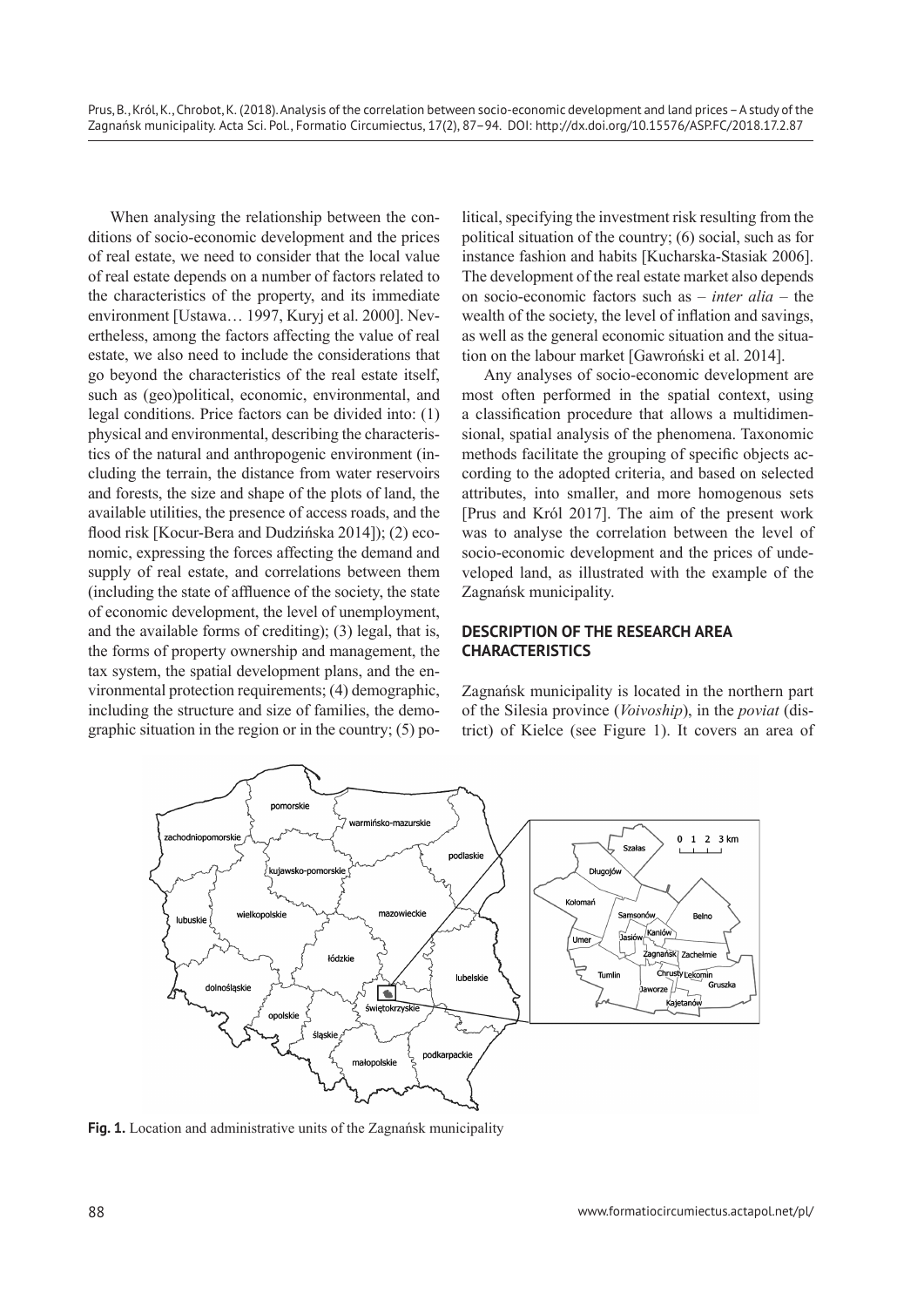about 124.37 km<sup>2</sup> , which constitutes 5.6% of the *poviat*'s area. In 2015, the municipality counted less than 12.8 thousand inhabitants, and the population density amounted to 130 people per one square kilometre.

Forests accounted for 58.6% of the total area of the municipality, whereas agricultural land occupied 33.1%, of which arable land accounted for 62.0%, meadows, 21.0%, pastures, 14.2%, and orchards, 1.5%. The municipality is part of the Kielce Metropolitan Area. The south-eastern edge of the municipality is intersected with the S7 expressway, and the railway line serving the regional passenger traffic.

Poor quality of soils in the municipality (mainly V and VI valuation classes) is the reason behind low level of employment in the agricultural sector (only about 4%), while the high share of forest area led to the development of small-scale wood industry.

### **MATERIAL AND METHODS**

The analysis of socio-economic development in the individual parts of the Zagnańsk municipality, and their dependence on unit prices, was performed based on the twelve variables, describing the demographic, social, and economic conditions as well as the level of technical infrastructure development. Statistical data was obtained from the Zagnańsk Municipal Office. The average unit price per square meter of real estate property was adopted as the thirteenth (dependent) variable (see Table 1).

**Table 1.** The initial set of variables adopted for the analysis of socio-economic development conditions

| Villages in<br>Zagnańsk<br>municipality | Population | Area, km <sup>2</sup> | number of persons · 1 km <sup>-2</sup><br>Population density | Area of arable land, ha | Forest area, ha | Number of unemployed<br>persons | registered in the REGON<br>Number of entities<br>register | Number of households | connected to the sewage<br>Number of households<br>network | connected to the municipal<br>Number of households<br>water supply network | Number of households<br>gas<br>connected to the<br>network | Number of shopping and<br>service facilities | Average unit price,<br>$\cdot$ 1 $\mathrm{m}^{-2}$<br>PLN |
|-----------------------------------------|------------|-----------------------|--------------------------------------------------------------|-------------------------|-----------------|---------------------------------|-----------------------------------------------------------|----------------------|------------------------------------------------------------|----------------------------------------------------------------------------|------------------------------------------------------------|----------------------------------------------|-----------------------------------------------------------|
|                                         | x1         | x2                    | x3                                                           | x4                      | x <sub>5</sub>  | x6                              | $\ge 7$                                                   | x8                   | x9                                                         | x10                                                                        | x11                                                        | x12                                          | x13                                                       |
| Bartków                                 | 581        | 1.77                  | 328                                                          | 97.6                    | 8.5             | 23                              | 87                                                        | 176                  | 109                                                        | 174                                                                        | 88                                                         | 4                                            | 48.29                                                     |
| Belno                                   | 604        | 15.04                 | 40                                                           | 233.0                   | 1171.0          | 42                              | 49                                                        | 192                  | 31                                                         | 188                                                                        | 96                                                         | 3                                            | 27.44                                                     |
| Chrusty                                 | 377        | 4.82                  | 78                                                           | 73.5                    | 337.1           | 30                              | 20                                                        | 111                  | 39                                                         | 106                                                                        | 55                                                         | $\overline{4}$                               | $\overline{\phantom{0}}$                                  |
| Długojów                                | 110        | 11.52                 | 10                                                           | 59.4                    | 983.2           | 22                              | $8\,$                                                     | 34                   | $\boldsymbol{0}$                                           | 34                                                                         | 21                                                         | $\mathbf{1}$                                 | 1.26                                                      |
| Gruszka                                 | 803        | 13.58                 | 59                                                           | 155.5                   | 979.0           | 48                              | 66                                                        | 363                  | 123                                                        | 352                                                                        | 218                                                        | 6                                            | 37.01                                                     |
| Jasiów                                  | 713        | 3.00                  | 238                                                          | 183.6                   | 10.0            | $71\,$                          | 13                                                        | 214                  | 135                                                        | 201                                                                        | 128                                                        | 3                                            | 5.17                                                      |
| Jaworze                                 | 515        | 7.04                  | 73                                                           | 121.3                   | 492.5           | 15                              | 71                                                        | 176                  | 92                                                         | 172                                                                        | 88                                                         | 2                                            | 55.63                                                     |
| Kajetanów                               | 1215       | 3.49                  | 348                                                          | 195.7                   | 7.5             | 97                              | 56                                                        | 260                  | 125                                                        | 252                                                                        | 156                                                        | 8                                            | 27.42                                                     |
| Kaniów                                  | 1269       | 2.75                  | 461                                                          | 155.9                   | 22.1            | 76                              | 78                                                        | 386                  | $\boldsymbol{0}$                                           | 364                                                                        | 212                                                        | $\boldsymbol{7}$                             | 33.84                                                     |
| Kołomań                                 | 418        | 14.73                 | 28                                                           | 206.0                   | 964.0           | 21                              | 84                                                        | 141                  | $\boldsymbol{0}$                                           | 133                                                                        | 85                                                         | 4                                            | 47.00                                                     |
| Lekomin                                 | 269        | 2.58                  | 104                                                          | 54.0                    | 173.2           | 27                              | 12                                                        | 82                   | 29                                                         | 77                                                                         | 49                                                         | $\overline{c}$                               | $\overline{\phantom{0}}$                                  |
| Samsonów                                | 1183       | 12.35                 | 96                                                           | 271.8                   | 648.1           | 59                              | 64                                                        | 370                  | 214                                                        | 359                                                                        | 185                                                        | 12                                           | 31.30                                                     |
| Szałas                                  | 519        | 3.75                  | 138                                                          | 224.0                   | 7.2             | 52                              | 22                                                        | 162                  | $\boldsymbol{0}$                                           | 156                                                                        | 81                                                         | 7                                            | 4.27                                                      |
| Tumlin                                  | 1433       | 14.82                 | 97                                                           | 335.9                   | 865.8           | 36                              | 118                                                       | 448                  | 181                                                        | 439                                                                        | 224                                                        | 12                                           | 51.33                                                     |
| Umer                                    | 437        | 2.48                  | 176                                                          | 131.6                   | 24.2            | 35                              | 51                                                        | 132                  | 30                                                         | 126                                                                        | 79                                                         | $\overline{\mathcal{L}}$                     | 25.02                                                     |
| Zachełmie                               | 576        | 6.32                  | 91                                                           | 120.5                   | 413.2           | 29                              | 74                                                        | 180                  | 45                                                         | 170                                                                        | 99                                                         | $\overline{2}$                               | 47.79                                                     |
| Zagnańsk                                | 1748       | 4.33                  | 404                                                          | 35.8                    | 179.4           | 49                              | 175                                                       | 564                  | 395                                                        | 558                                                                        | 284                                                        | 22                                           | 68.20                                                     |
| Total                                   | 12770      | 124.37                | 103                                                          | 2655.1                  | 7286.0          | 732                             | 1050                                                      | 4093                 | 1547                                                       | 3861                                                                       | 2148                                                       | 103                                          | $\overline{\phantom{0}}$                                  |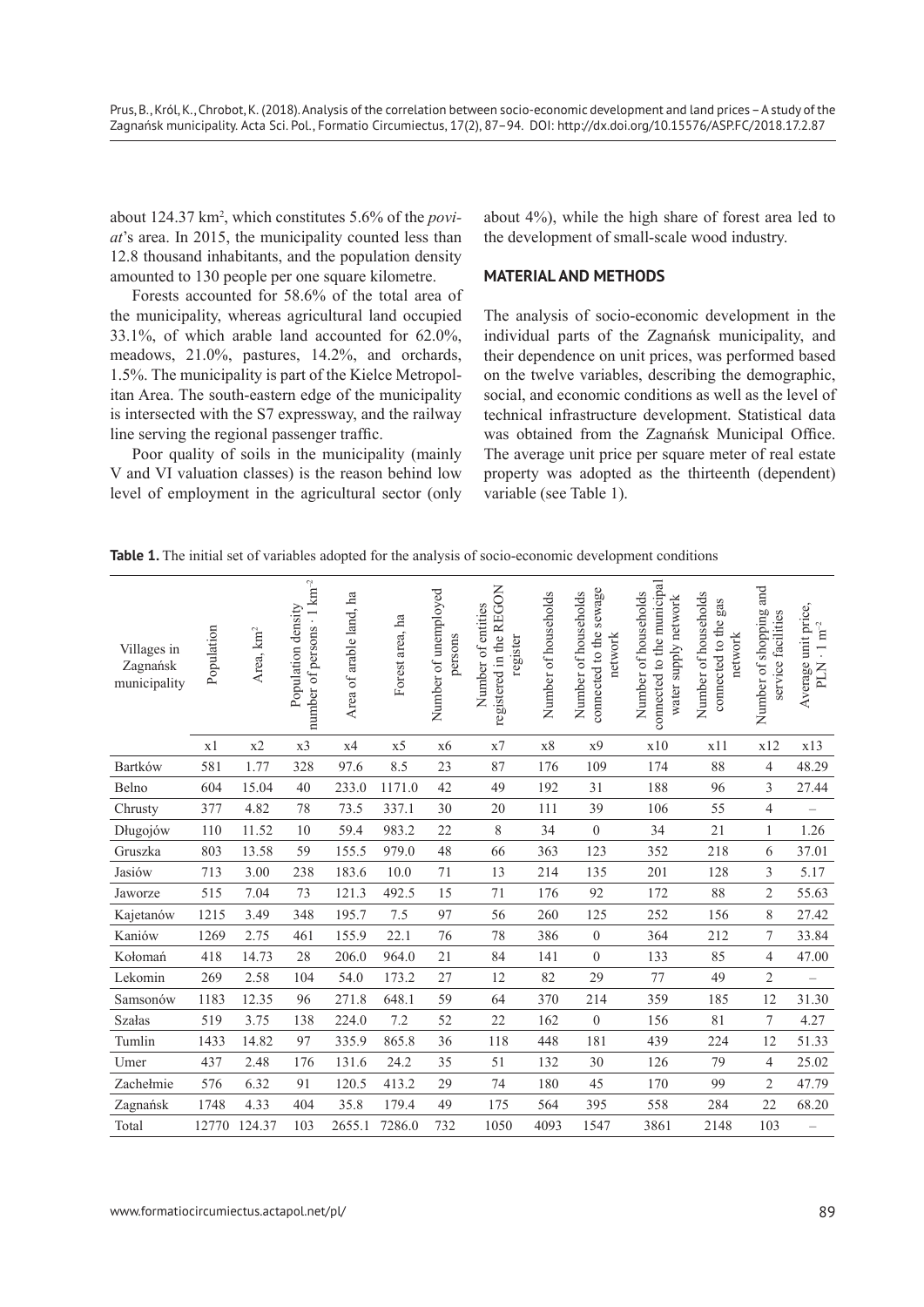The taxonomic typology method was used for the analysis. The initial set of diagnostic variables was standardized using the zero-uniformization method [Kolenda 2006, Kukuła and Bogocz 2014], whereas transformation (1) was applied for stimulant variables, and transformation (2), for deterrent variables. Next, the value of the meta-variable was determined by adding up the values of all standardized diagnostic features. A conventional assumption was made that the synthetic index presents the level of socio-economic development for the individual villages of the Zagnańsk municipality, whereas the higher value of the indicator means a higher level of socio-economic development. This allowed us to subdivide the collection of multi-feature objects into homogeneous subgroups: with very high, and medium, average and low level of development, respectively [Ziemiańczyk 2010].

$$
x'_{ij} = \frac{x_{ij} - \min_i \{x_{ij}\}}{\max_i \{x_{ij}\} - \min_i \{x_{ij}\}}
$$
(1)

$$
x'_{ij} = \frac{\max_i \{x_{ij}\} - x_{ij}}{\max_i \{x_{ij}\} - \min_i \{x_{ij}\}}
$$
(2)

The analysis of unit prices of undeveloped land in the Zagnańsk municipality was made on the basis of data from the register of prices and property val-

ues, acquired at the District Office (Starostwo Powiatowe) in Kielce. The analysis encompassed 211 market transactions in the period from January 1, 2010 to December 31, 2015. These transactions covered 300 undeveloped land properties, located in 17 villages of the municipality concerned. The studies did not take into account the delays in the real estate market, in relation to the economic situation. Afterwards, we have conducted an analysis of the correlation between the transaction prices in individual villages and the values of features, which described the phenomenon of socio-economic development. We have calculated the linear correlation coefficients of r-Pearson between the values of the synthetic meta-variable and the average prices of undeveloped land. The results were interpreted using the Guilford scale.

#### **RESEARCH RESULTS AND DISCUSSION**

In 2010–2015, 211 transactions of purchase and sale of undeveloped land were recorded in the Zagnańsk municipality, covering a total of 300 plots of land. The subject of one transaction was usually one plot at one time (it was so in 75% of cases). There was only one case of a transaction involving six plots of land at the same time. The highest real estate turnover was recorded in the year 2011, and then in the year 2014. In these two years, a total of about 51% of all transactions were carried out, and almost 50% of all land properties subject to transactions in the analysed period were sold (see Table 2).

**Table 2.** Characteristics of the purchase transactions concerning undeveloped land in the years 2010–2015 in Zagnańsk municipality

| Year of transaction                             |                              | 2010    | 2011   | 2012   | 2013    | 2014   | 2015   |
|-------------------------------------------------|------------------------------|---------|--------|--------|---------|--------|--------|
| Total number of transactions                    |                              | 28      | 49     | 31     | 21      | 58     | 24     |
| Area of land properties being sold, in hectares | 13.4964                      | 20.3727 | 9.7092 | 8.8102 | 20.0571 | 8.6748 |        |
| Average area of land property, in hectares      | 0.4820                       | 0.4158  | 0.3132 | 0.4195 | 0.3458  | 0.3615 |        |
|                                                 | Average $PLN \cdot 1 m^{-2}$ | 43.93   | 39.27  | 28.28  | 39.76   | 48.19  | 32.6   |
|                                                 | Standard deviation $\sigma$  | 48.10   | 54.06  | 28.99  | 29.92   | 43.06  | 31.61  |
| Unit transaction prices                         | Minimum                      | 0.67    | 0.15   | 0.24   | 0.95    | 1.24   | 1.40   |
|                                                 | Maximum                      | 183.4   | 254.42 | 119.4  | 115     | 166.67 | 103.57 |
|                                                 | Coefficient of variation %   | 109.50  | 137.65 | 102.49 | 75.27   | 89.37  | 96.96  |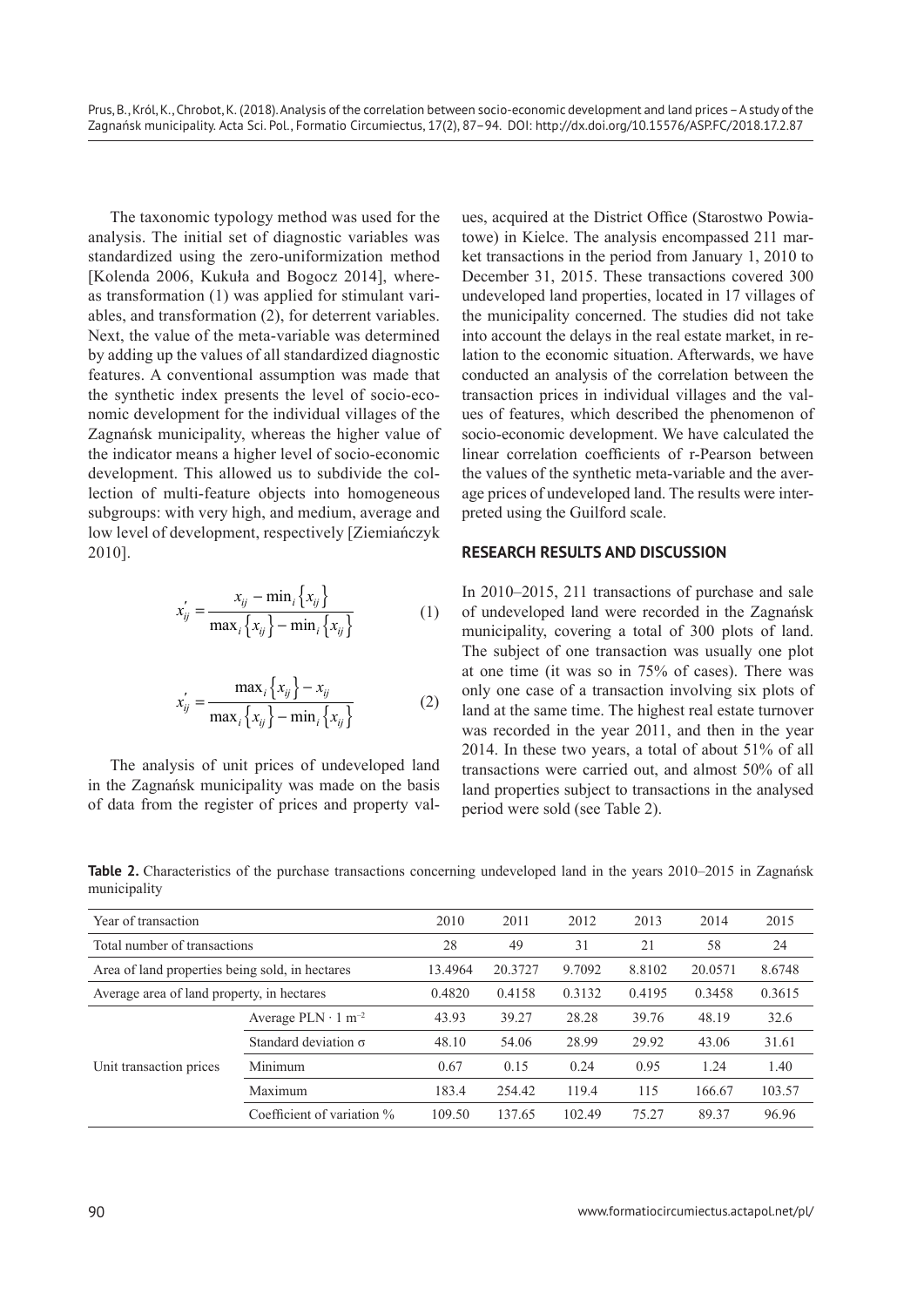When analysing the transactions in individual years, it is noticeable that their number remained relatively constant (see Table 3). Each year, an average of 35 land properties were disposed of. Unit prices of these properties ranged from 0.15 to 254.42 PLN per one square metre. The trend line indicates that the price level in 2010–2015 slightly decreased, while maintaining some stability (see Figure 2).

| The villages of<br>Zagnańsk municipality | Number of<br>transactions | Total area of land properties<br>being sold in hectares | Average plot size in<br>hectares | Average unit price,<br>$PNL \cdot 1 m^{-2}$ |
|------------------------------------------|---------------------------|---------------------------------------------------------|----------------------------------|---------------------------------------------|
| Bartków                                  | 10                        | 1.7881                                                  | 0.1788                           | 48.29                                       |
| Belno                                    | 9                         | 7.0199                                                  | 0.7800                           | 27.44                                       |
| Chrusty                                  | $\theta$                  |                                                         |                                  |                                             |
| Długojów                                 |                           | 2.7900                                                  | 2.7900                           | 1.26                                        |
| Gruszka                                  | 22                        | 8.4056                                                  | 0.3821                           | 37.01                                       |
| Jasiów                                   | 4                         | 2.2125                                                  | 0.5531                           | 5.17                                        |
| Jaworze                                  | 12                        | 4.4906                                                  | 0.3742                           | 55.63                                       |
| Kajetanów                                | 13                        | 4.6507                                                  | 0.3577                           | 27.42                                       |
| Kaniów                                   | 10                        | 2.0009                                                  | 0.2001                           | 33.84                                       |
| Kołomań                                  | 18                        | 4.8447                                                  | 0.2692                           | 47.00                                       |
| Lekomin                                  | $\Omega$                  |                                                         |                                  |                                             |
| Samsonów                                 | 22                        | 11.1902                                                 | 0.5086                           | 31.30                                       |
| <b>Szałas</b>                            | 14                        | 10.9886                                                 | 0.7849                           | 4.27                                        |
| Tumlin                                   | 24                        | 4.8776                                                  | 0.2032                           | 51.33                                       |
| Umer                                     | 9                         | 10.9982                                                 | 1.2220                           | 25.02                                       |
| Zachełmie                                | 23                        | 2.8735                                                  | 0.1249                           | 47.79                                       |
| Zagnańsk                                 | 20                        | 1.9893                                                  | 0.0995                           | 68.20                                       |

**Table 3.** Analysis of purchase transactions conducted in the villages of Zagnańsk municipality

The agricultural land was the most expensive of all the properties bought and sold in the analysed period. It achieved an average unit price of PLN 52.25 per 1 square metre. Relatively small average area of the sold plots of land indicates that they were often purchased for land with intention of building on. Properties for the construction purpose require a relatively small area, however, they are sold at much higher prices. This hypothesis is confirmed by the trends presenting in the real estate designated for development other than farming. As part of these transactions, relatively small real estate properties were sold (with an average area of 0.2221 ha), reaching average unit prices of 44.78 PLN per 1 square metre.

The highest unit prices were found in the villages of Tumlin (PLN  $51.33 \cdot 1 \text{ m}^{-2}$ ), Jaworze (PLN 55.63  $\cdot$  1 m<sup>-2</sup>), and Zagnańsk (PLN 68.20  $\cdot$  1 m<sup>-2</sup>). It can be concluded that the proximity of Kielce town, and the high level of socio-economic development, play an important role here. This is also linked to the sale of more real estate properties with a smaller plot area, intended for development, because the aforementioned areas are not agricultural in character.

According to the division presented by Hopfer and Kowalczyk [2001], the development phases of the real estate market include: the initial phase (rapid price increase, no periodic fluctuations); development phase (lower rate of price increase, occurrence of periodic fluctuations, upward trend); and free market phase (stoppage of the price increase). The test results lead us to the conclusion that the Zagnańsk municipality in the analysed period was in the transition phase between the development phase and the free market phase – as the level of unit prices began to decline, although, average prices fluctuated greatly.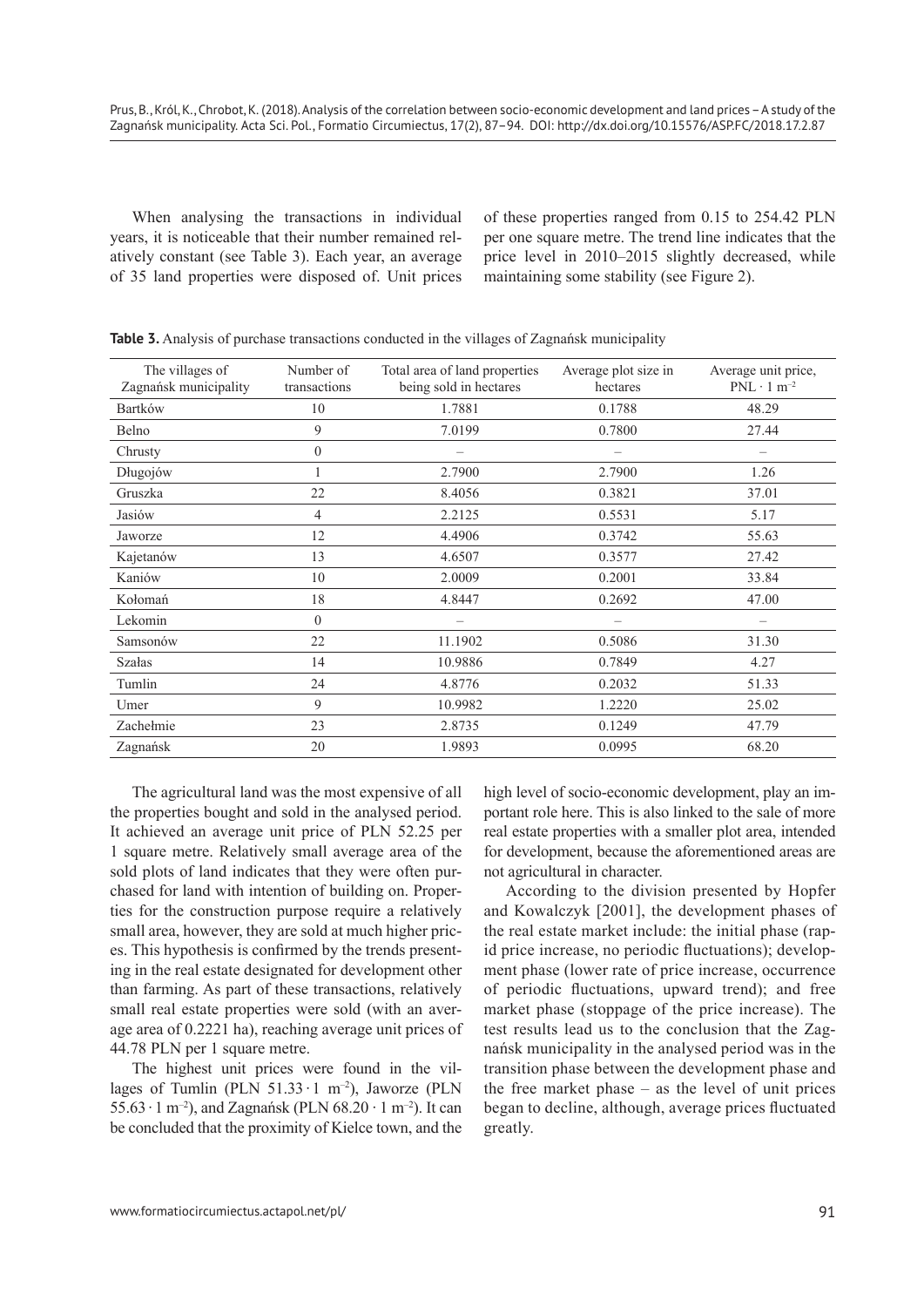

**Fig. 2.** Distribution of unit prices in the analysed period (in months)

The synthetic index describing the conditions of socio-economic development, based on the adopted set of 12 diagnostic variables, has assumed values between 1.85 and 8.80. This indicates large discrepancies in the socio-economic development between the particular villages. The most numerous are the type of villages with an average level of development (8 villages). Furthermore, when analysing the spatial distribution of villages according to the meta-indicator of development, one can notice a large dispersion of their respective types. Villages at a high level of development are located in the central part of the municipality, and near its south-western border, which may be conditioned by the close proximity of Kielce town. The weakest development conditions were recorded in the smallest towns, located in the central part of the municipality (see Figure 3).

The analysis of r-Pearson linear correlation coefficients showed a strong correlation between the price, and the number of business entities registered in the RE-GON statistical register. According to the Guilford scale, the correlation coefficient of 0.905 indicates an almost complete correlation. This may mean that the large number of business entities strongly affects the price of undeveloped land properties in the local real estate market. High, positive correlation was also recorded between the prices, and the number of farms, which means that with the increase in the number of farms in the given village, the price of the undeveloped land is growing (as there is an increase in demand). The average positive correlation



**Fig. 3.** Socio-economic development conditions in the villages of Zagnańsk municipality

also occurs in the case of the first variable (population size), which means that the price of land properties is higher in towns with a larger population and such towns, in which there are commercial and service facilities – variable x12 (0.452). The value of real estate decreased along with the increase in the number of unemployed persons, as indicated by the average negative value of the correlation coefficient  $(-0.309)$ , see Table 4).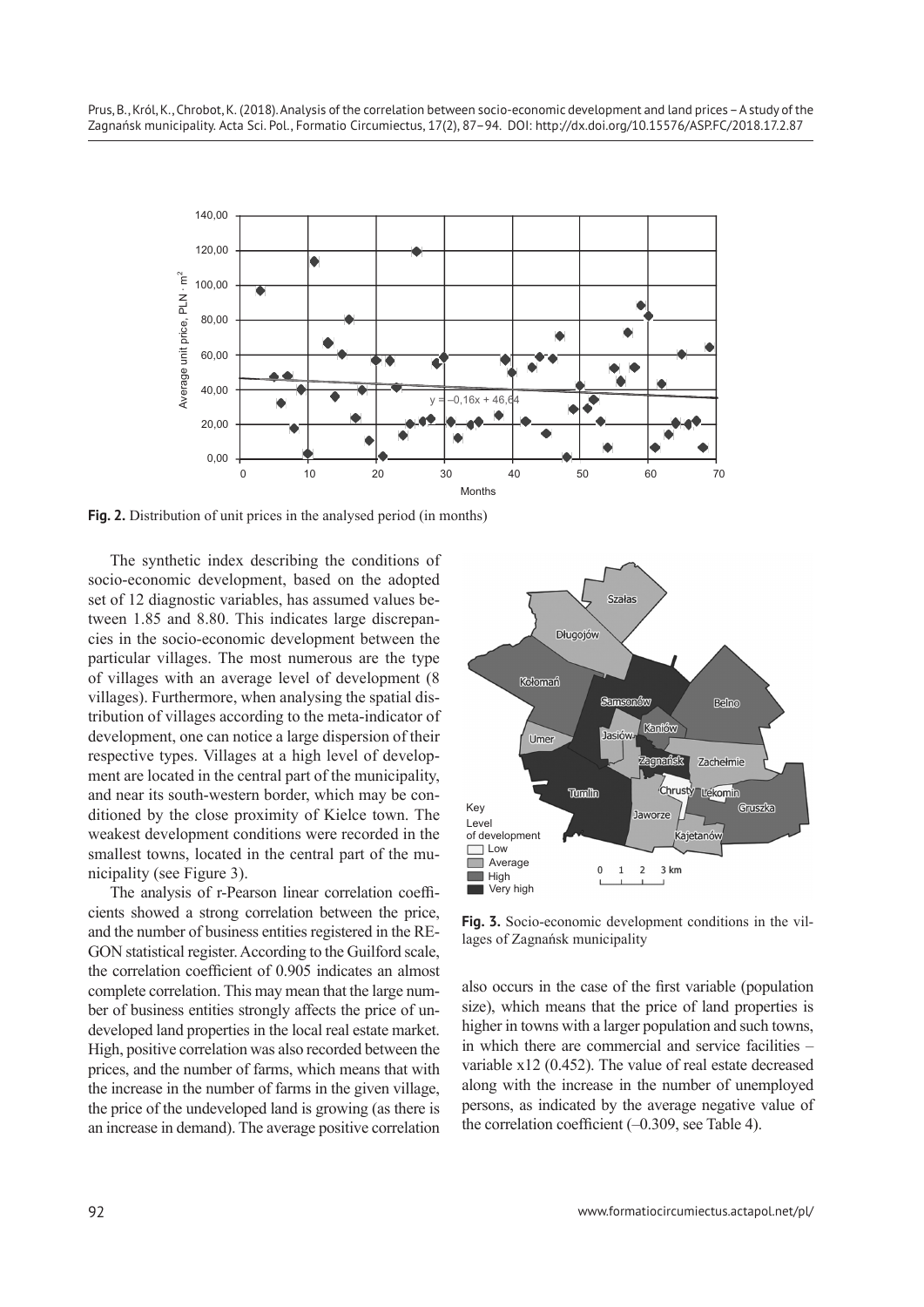**Table 4.** Comparison of correlation coefficients between the average unit price  $(X_n)$  and the variables describing the conditions of socio-economic development

| Variable                   | X13 X12 | - X11 | X10 | X9 | X8 | X7 | Х6                                                                                | X5 | X4 | X3 | X2 |  |
|----------------------------|---------|-------|-----|----|----|----|-----------------------------------------------------------------------------------|----|----|----|----|--|
| Correlation<br>coefficient | 0.452   | 0.498 |     |    |    |    | $0.547$ $0.515$ $0.538$ $0.905$ $-0.309$ $0.083$ $-0.134$ $0.188$ $0.098$ $0.478$ |    |    |    |    |  |

Source: own study employing the Numerical Taxonomy software

The correlation coefficient calculated for the value of synthetic meta-variable and the level of average prices in villages reached the value of 0.712, which according to the Guilford scale means high positive correlation. The calculations we have carried out demonstrate that the improving conditions of socio-economic development have a strong impact on the increase in the prices of undeveloped land in the municipality concerned.

In the areas with weak conditions of socio-economic development, no buy-sell transactions were recorded, which may indicate a low interest of buyers in these areas.

#### **CONCLUSIONS**

In the analysed period, the real estate market in the Zagnańsk municipality remained in the transition phase between the development phase and the free market phase. This is due to periodic fluctuations in unit prices and a slow decline in their level. Despite disproportions in terms of conditions for socio-economic development in the individual villages of the Zagnańsk municipality, the latter remains attractive to investors. The highest numbers of transactions were recorded in the villages of Tumlin (24), Zachełmie (23), Gruszka (22), Samsonów (22), and Zagnańsk (20). Villages of Zagnańsk, Tumlin, and Samsonów belong to the group of areas with a high level of economic development, thus attracting large numbers of investors. The role played by the location is also evident – the areas located in the southern part of the municipality are closer to the capital of the province, which is the town of Kielce.

The dependence of the unit price on the surface area in the case of transactions for each type of property shows similar trends: the smallest-sized properties reached the highest unit prices.

The correlation coefficient between the unit price of the property and the synthetic coefficient describing the socio-economic development has reached a high value. The unit price of real estate is strongly correlated with the number of business entities registered in the REGON system. The increase in the number of business entities causes an increase in demand for real estate, and it fosters the development of the services and infrastructure sectors. This affects the increase in the attractiveness of the areas, and a further increase in property prices. The creation of new enterprises generates new jobs, which in turn increases the demand for real estate. The increase in socio-economic development is therefore associated with an increase in unit prices of real estate properties.

#### **BIBLIOGRAPHY**

- Bański, J., Czapiewski. K. (2008). Ekspertyza. Identyfikacja i ocena czynników społeczno-gospodarczych na obszarach wiejskich. Instytut Geografii i Przestrzennego Zagospodarowania PAN, Warszawa.
- Bielska, A. (2012). Wpływ procesu scalenia gruntów na wielofunkcyjny. zrównoważony rozwój obszarów wiejskich. Infrastr. Ekol. Ter. Wiej., 1, 5–14.
- Bielska, A., Turek, A., Maciejewska, A., Bożym. K. (2015). Problematyka ochrony gruntów rolnych w procesie suburbanizacji. Infrastr. Ekol. Ter. Wiej., IV/1, 1035–1045.
- Gawroński, K., Prus, B., Sołtysik,, S. (2014). Analiza i ocena warunków rozwoju społeczno-gospodarczego województwa podkarpackiego. Infrastr. Ekol. Ter. Wiej., IV/2, 1241–1254.
- Hełdak, M., Raszka, B. (2013). Evaluation of the local spatial policy in Poland with regard to sustainable development. Pol. J. Environ. Stud., 22(2), 395–402.
- Hopfer, A., Kowalczyk, C. (2001). Emergence and development of the real estate market in central and eastern Europe – the example of Poland. Zeitschrift für Vermessungswesen, 126(5), 289–295.